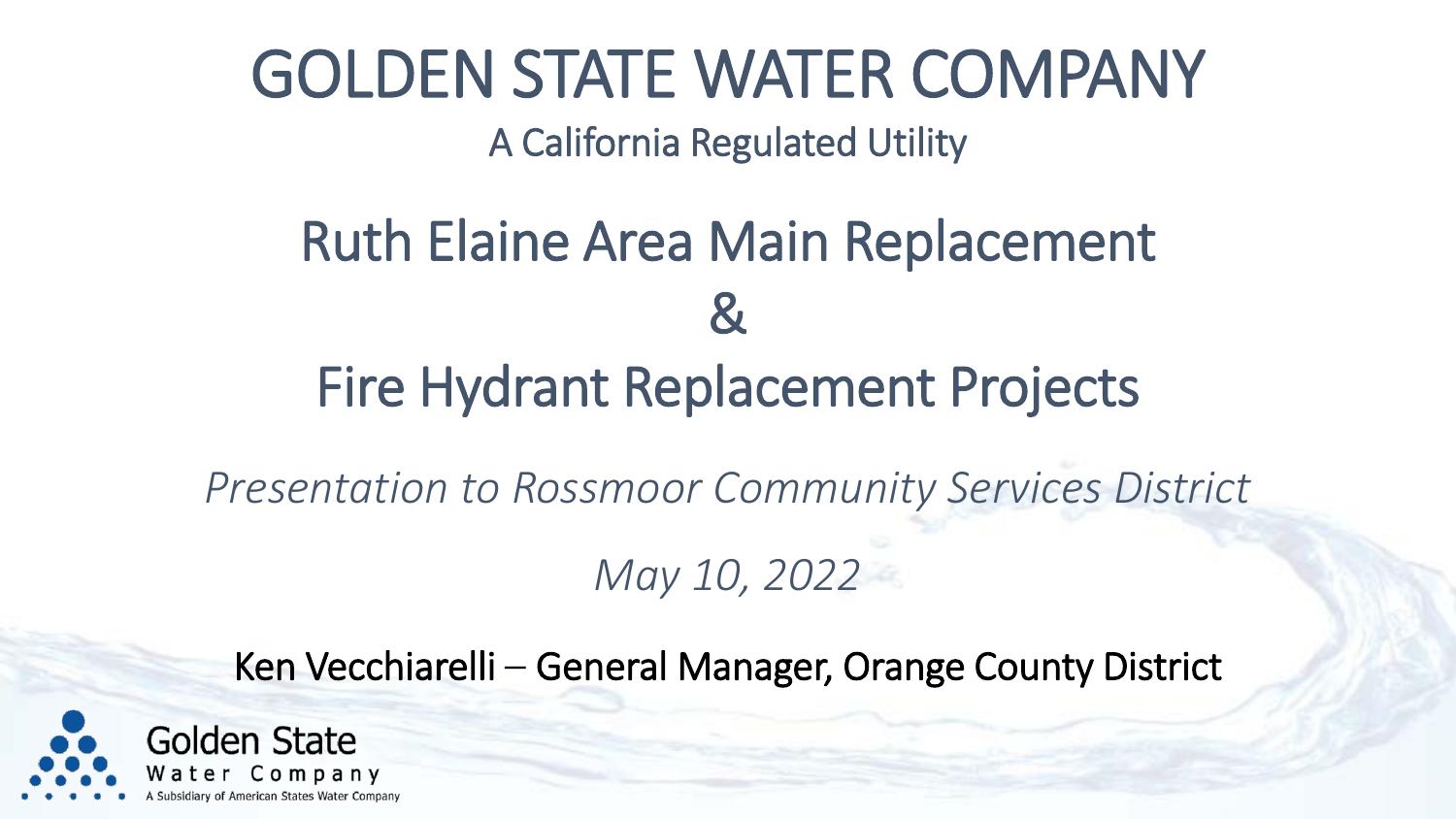### PROJECT – RUTH ELAINE PIPELINE REPLACEMENT PROJECT

#### **Scope of Work**

- Replace 12,000 L.F. of older 6-inch and 14 inch mains with new 8-inch and 16-inch pipelines
- Replace (247) domestic services
- Replace  $(24)$  6-inch fire hydrants

#### **Estimated Construction Schedule & Project Cost**

- May 2022 to March 2023
- Working Hours 8AM to 4:30PM (M-F)
- Total Project Cost \$3.2M



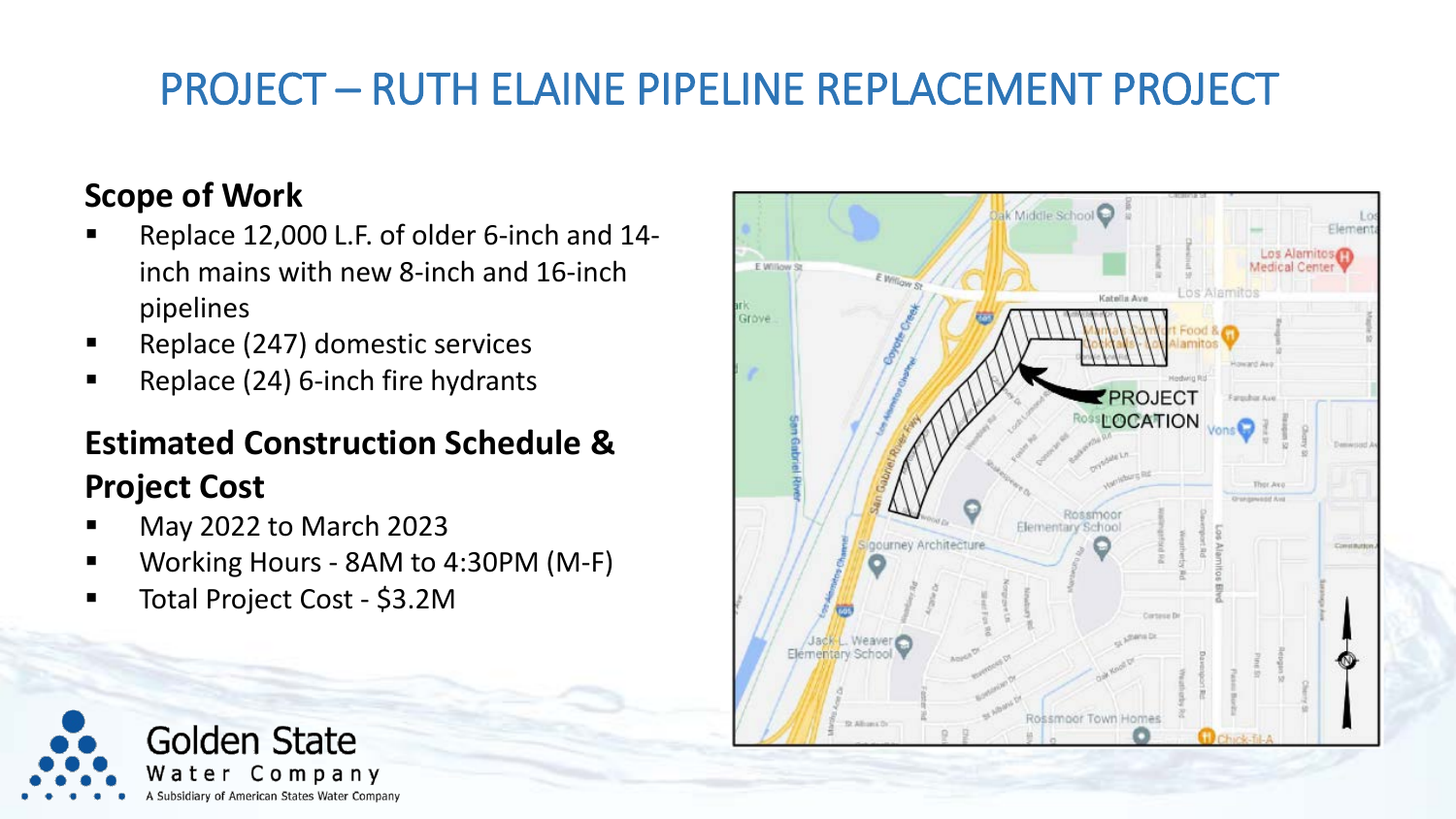### PROJECT – WEST OC FIRE HYDRANT REPLACEMENT PROJECT

#### **Scope of Work**

- Replace (52) aged 6-inch fire hydrants
- **Includes (39) within Rossmoor Community**

#### **Estimated Construction Schedule & Project Cost**

- May to December 2022
- Working Hours 8AM to 4:30PM (M-F)
- **Total Project Cost \$1.5M**



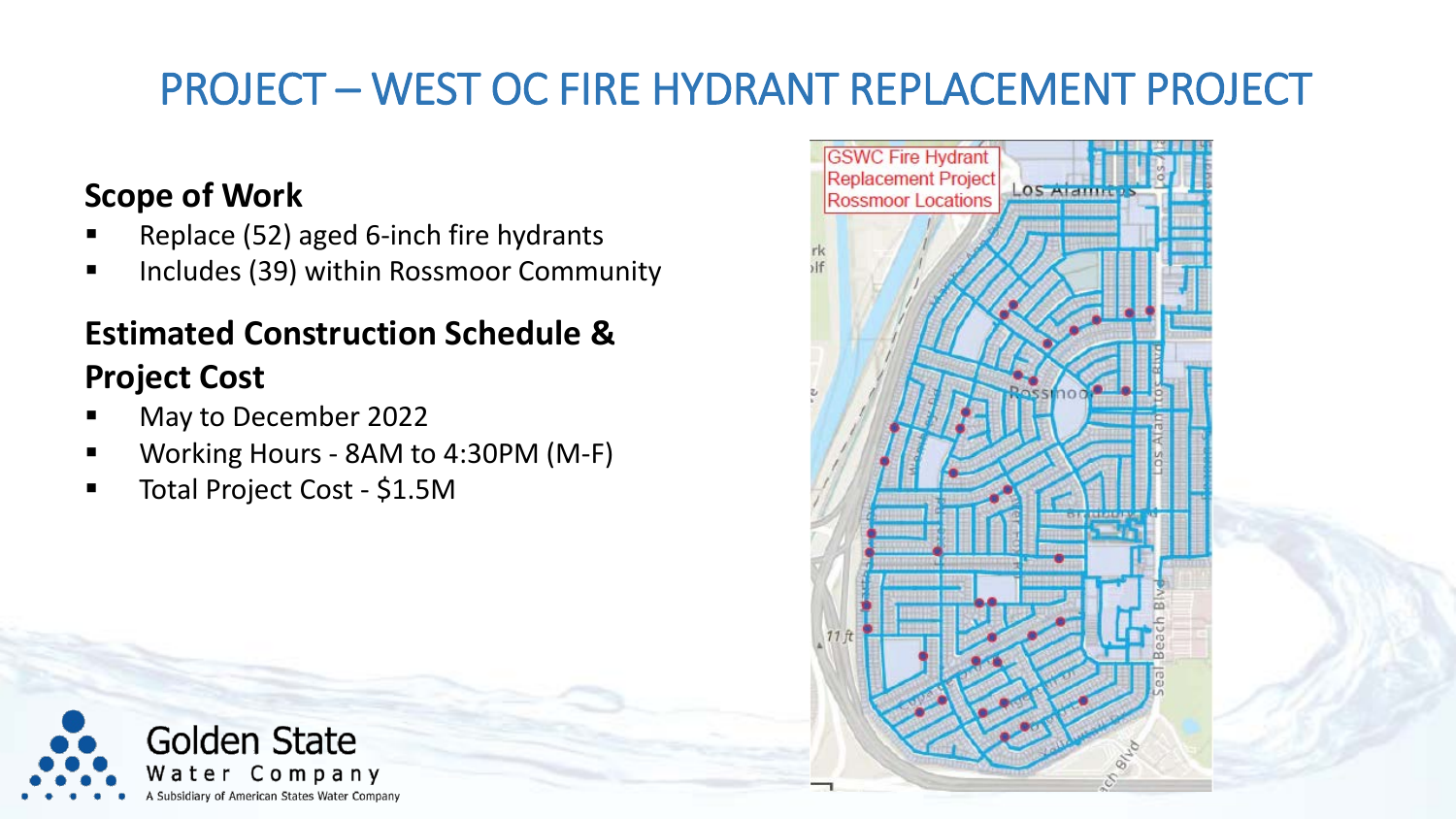### PROJECT OUTREACH

- Construction Notices delivered to Residents within the Project Limits in advance of construction
- Post periodic *Website Updates* of construction progress on GSWC website: *<https://www.gswater.com/los-alamitos> by hitting the CAPITAL PROJECTS TAB*
- Hand deliver *Service Interruption Notices* to affected customers 14 days in advance of planned temporary shutdowns to connect new piping to existing distribution system (typically six to eight hours during normal work hours)
- **Periodic Updates on Social Media**